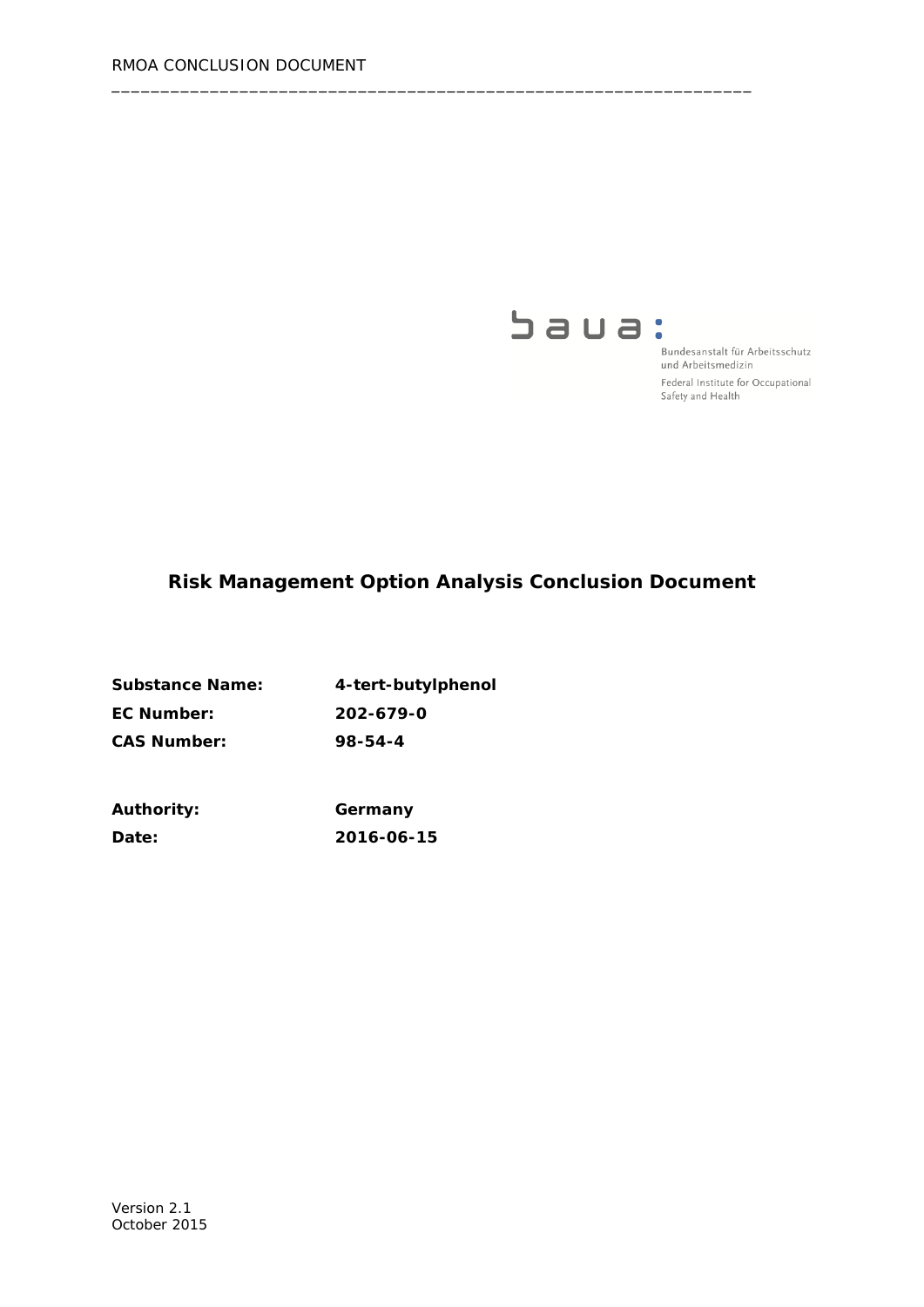#### **DISCLAIMER**

\_\_\_\_\_\_\_\_\_\_\_\_\_\_\_\_\_\_\_\_\_\_\_\_\_\_\_\_\_\_\_\_\_\_\_\_\_\_\_\_\_\_\_\_\_\_\_\_\_\_\_\_\_\_\_\_\_\_\_\_\_\_\_\_\_

The author does not accept any liability with regard to the use that may be made of the information contained in this document. Usage of the information remains under the sole responsibility of the user. Statements made or information contained in the document are without prejudice to any further regulatory work that ECHA or the Member States may initiate at a later stage. Risk Management Option Analyses and their conclusions are compiled on the basis of available information and may change in light of newly available information or further assessment.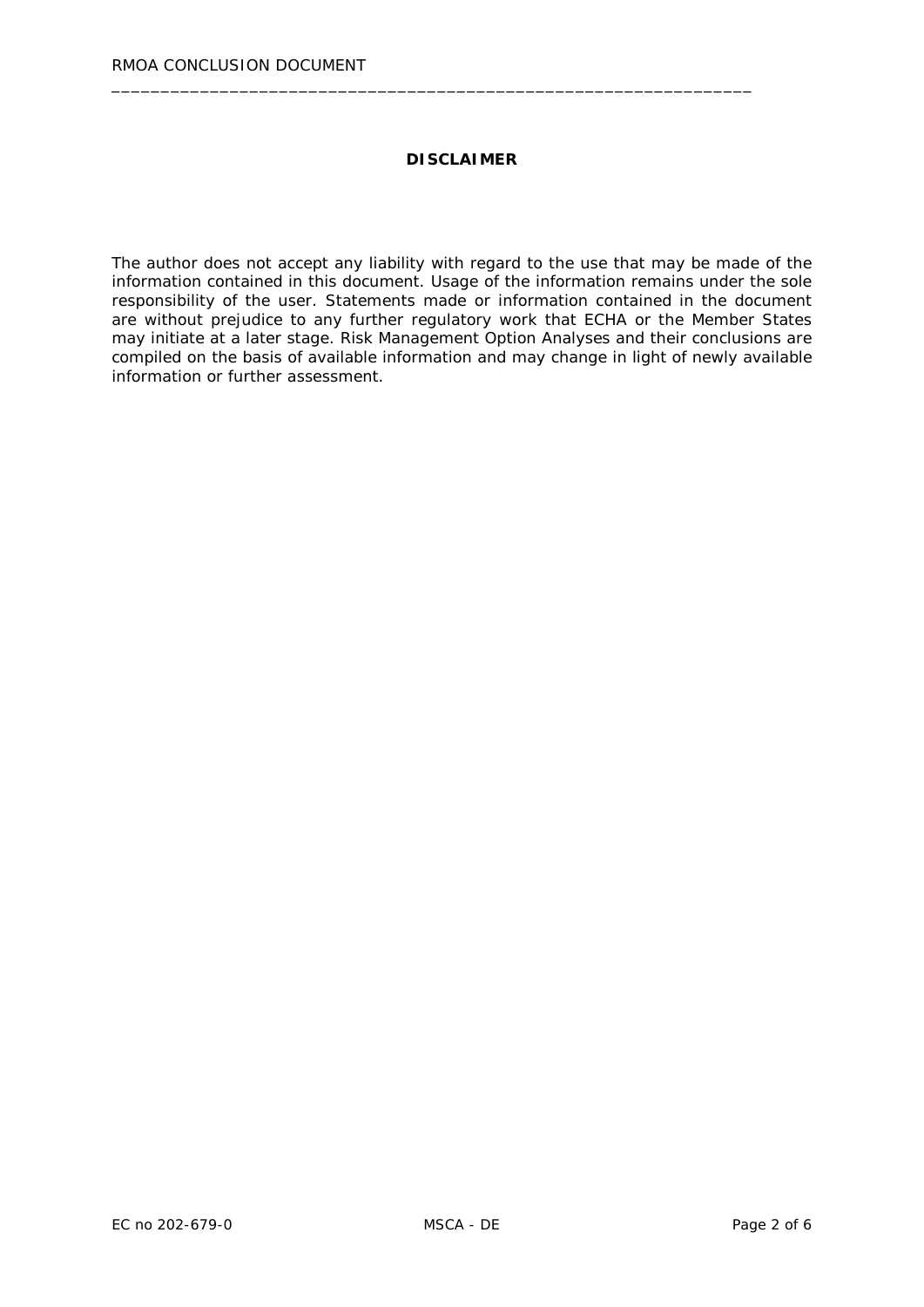# **Foreword**

The purpose of Risk Management Option analysis (RMOA) is to help authorities decide whether further regulatory risk management activities are required for a substance and to identify the most appropriate instrument to address a concern.

\_\_\_\_\_\_\_\_\_\_\_\_\_\_\_\_\_\_\_\_\_\_\_\_\_\_\_\_\_\_\_\_\_\_\_\_\_\_\_\_\_\_\_\_\_\_\_\_\_\_\_\_\_\_\_\_\_\_\_\_\_\_\_\_\_

RMOA is a voluntary step, i.e., it is not part of the processes as defined in the legislation. For authorities, documenting the RMOA allows the sharing of information and promoting early discussion, which helps lead to a common understanding on the action pursued. A Member State or ECHA (at the request of the Commission) can carry out this case-bycase analysis in order to conclude whether a substance is a 'relevant substance of very high concern (SVHC)' in the sense of the SVHC Roadmap to 2020<sup>1</sup>.

An RMOA can conclude that regulatory risk management at EU level is required for a substance (e.g. harmonised classification and labelling, Candidate List inclusion, restriction, other EU legislation) or that no regulatory action is required at EU level. Any subsequent regulatory processes under the REACH Regulation include consultation of interested parties and appropriate decision making involving Member State Competent Authorities and the European Commission as defined in REACH.

This Conclusion document provides the outcome of the RMOA carried out by the author authority. In this conclusion document, the authority considers how the available information collected on the substance can be used to conclude whether regulatory risk management activities are required for a substance and which is the most appropriate instrument to address a concern. With this Conclusion document the Commission, the competent authorities of the other Member States and stakeholders are informed of the considerations of the author authority. In case the author authority proposes in this conclusion document further regulatory risk management measures, this shall not be considered initiating those other measures or processes. Since this document only reflects the views of the author authority, it does not preclude Member States or the European Commission from considering or initiating regulatory risk management measures which they deem appropriate.

<span id="page-2-0"></span> <sup>1</sup> For more information on the SVHC Roadmap: [http://echa.europa.eu/addressing](http://echa.europa.eu/addressing-chemicals-of-concern/substances-of-potential-concern/svhc-roadmap-to-2020-implementation)[chemicals-of-concern/substances-of-potential-concern/svhc-roadmap-to-2020](http://echa.europa.eu/addressing-chemicals-of-concern/substances-of-potential-concern/svhc-roadmap-to-2020-implementation) [implementation](http://echa.europa.eu/addressing-chemicals-of-concern/substances-of-potential-concern/svhc-roadmap-to-2020-implementation)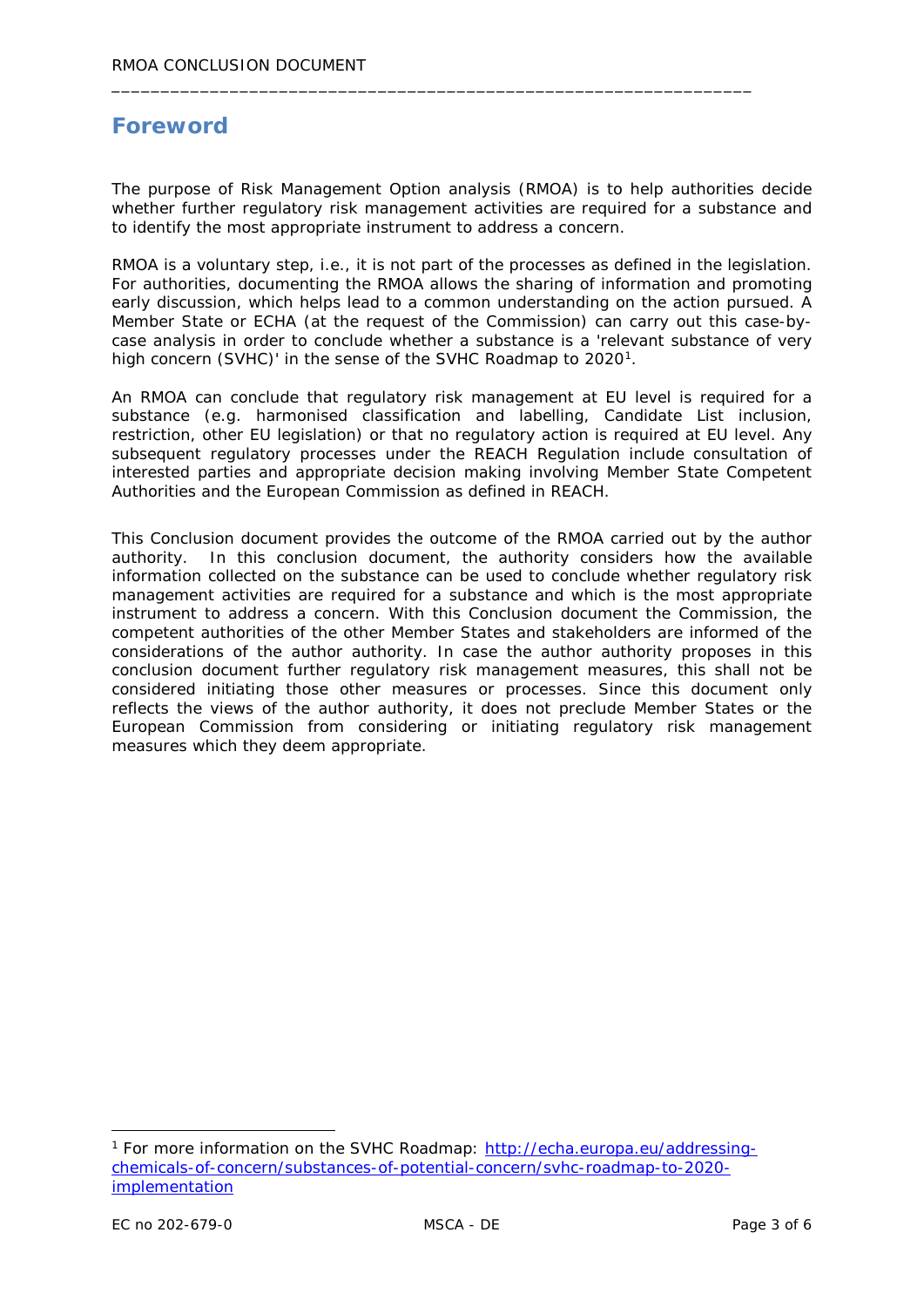### **1. OVERVIEW OF OTHER PROCESSES / EU LEGISLATION**

\_\_\_\_\_\_\_\_\_\_\_\_\_\_\_\_\_\_\_\_\_\_\_\_\_\_\_\_\_\_\_\_\_\_\_\_\_\_\_\_\_\_\_\_\_\_\_\_\_\_\_\_\_\_\_\_\_\_\_\_\_\_\_\_\_

*Please provide a brief overview of completed/ongoing processes (including RMOA) and EU legislation relevant for the substance.*

For 4-tert-butylphenol (ptBP) a substance evaluation is ongoing. Although the initial concern was endocrine disruption for the environment, the ongoing substance evaluation does not influence these RMO considerations. No additional data requirements were deemed necessary during substance evaluation to clarify the concern of endocrine disruption with regard to the environment.

A risk assessment report was published in 2008 according to the Existing Substances Regulation 793/93/EEC.

### **2. CONCLUSION OF RMOA**

This conclusion is based on the REACH and CLP data as well as other available relevant information taking into account the SVHC Roadmap to 2020, where appropriate.

| <b>Conclusions</b>                                | <b>Tick</b><br>box |
|---------------------------------------------------|--------------------|
| Need for follow-up regulatory action at EU level: |                    |
| Harmonised classification and labelling           |                    |
| Identification as SVHC                            |                    |
| <b>Restriction under REACH</b>                    |                    |
| Other EU-wide regulatory measures                 |                    |
| Need for action other than EU regulatory action   |                    |
| No action needed at this time                     |                    |

### **3. NEED FOR FOLLOW-UP REGULATORY ACTION AT EU LEVEL**

#### **3.1 Harmonised classification and labelling**

Endocrine disruption is not an endpoint for which harmonised classification and labelling according to CLP can be applied.

## **3.2 Identification as a substance of very high concern, SVHC (first step towards authorisation)**

Based on an in-depth assessment during substance evaluation, it is the opinion of the eMSCA that 4-tert-butylphenol meets the Art 57f criteria due to its endocrine disrupting properties for the environment which are considered to be of very high concern. Effects observed are in the low µg/L range. The assessment is based on both data for the substance as well as read-across from 4-tert-pentylphenol.

Due to the endocrine disrupting properties for the environment substitution of the substance and subsequent reduction of its emission to water is considered as appropriate.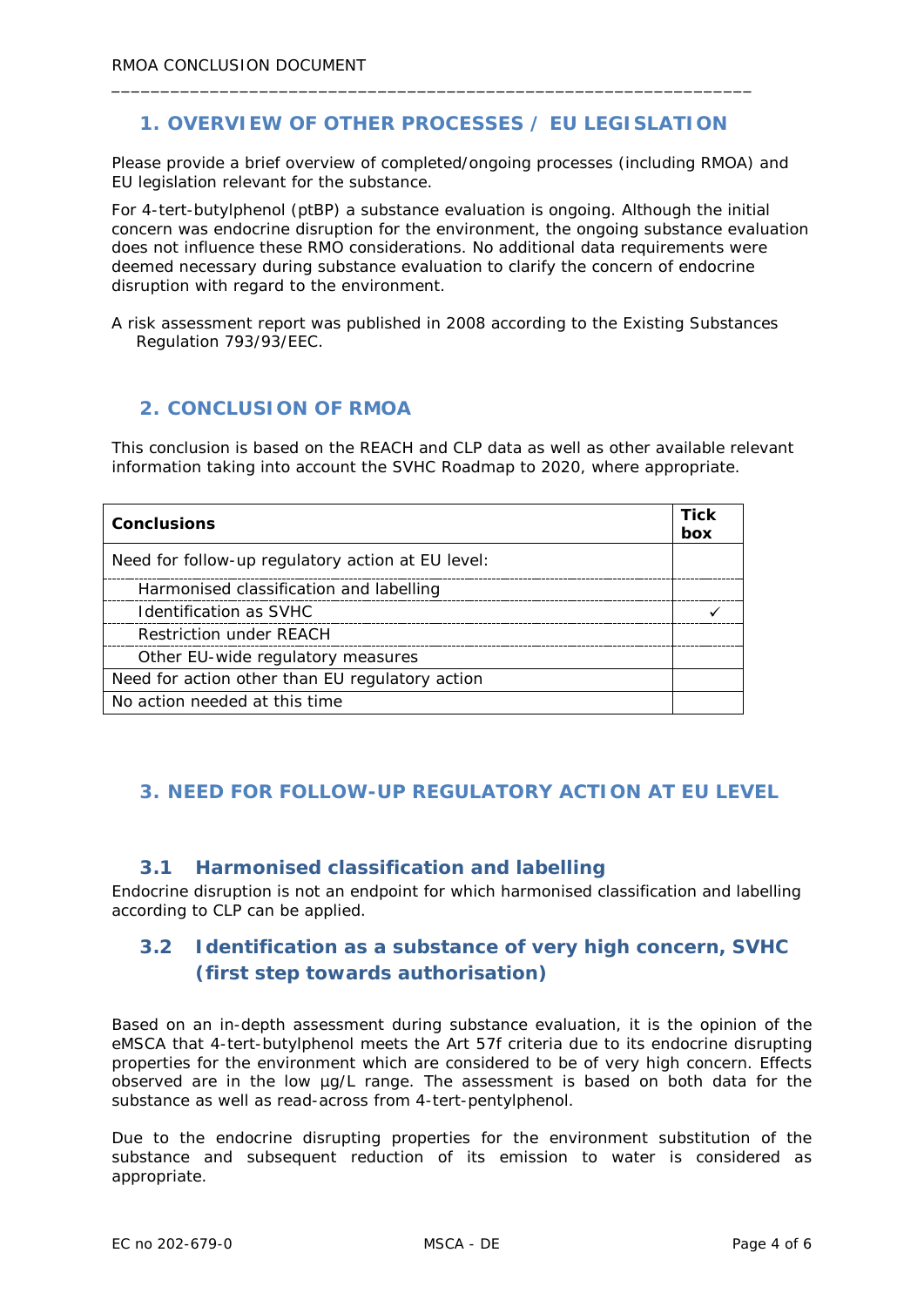Available exposure information indicates that ptBP enters the environment at concentrations close to those causing endocrine mediated effects. No systematic monitoring is available but ptBP was found in the environment in some monitoring studies.

\_\_\_\_\_\_\_\_\_\_\_\_\_\_\_\_\_\_\_\_\_\_\_\_\_\_\_\_\_\_\_\_\_\_\_\_\_\_\_\_\_\_\_\_\_\_\_\_\_\_\_\_\_\_\_\_\_\_\_\_\_\_\_\_\_

Based on the available hazard information ptBP is a substance of very high concern. It results in relevant emission to the environment. Thus, though the information available by the submitted registrations indicate that the substance is used as an intermediate only, it must be considered as a relevant SVHC according to the SVHC Roadmap 2020 which gives an EU-wide commitment for having all relevant currently known substances of very high concern included in the Candidate List by 2020 to promote substitution and to avoid uses as potential substitute for other SVHCs.

PtBP is a possible substitute for 4-nonylphenol and 4-tert-octylphenol with regard to their uses in phenolic and epoxy resins. Both substances have been identified as SVHC due to their endocrine disrupting properties for the environment.

SVHC identification is essential in order to verify the very high concern for ptBP and thus enable further risk management measure. It would trigger further information requests and would be a strong signal for substitution.

Further considerations are needed to analyse most appropriate further risk management measures which may include SVHC identification of ptBP products such as epoxy and phenolic resins or restrictions.

### **3.3 Restriction under REACH**

Depending on the information on relevant sources for ptBP triggered by SVHC identification, future restriction of the corresponding uses to limit these emissions may be considered necessary.

### **3.4 Other Union-wide regulatory measures**

Not applicable.